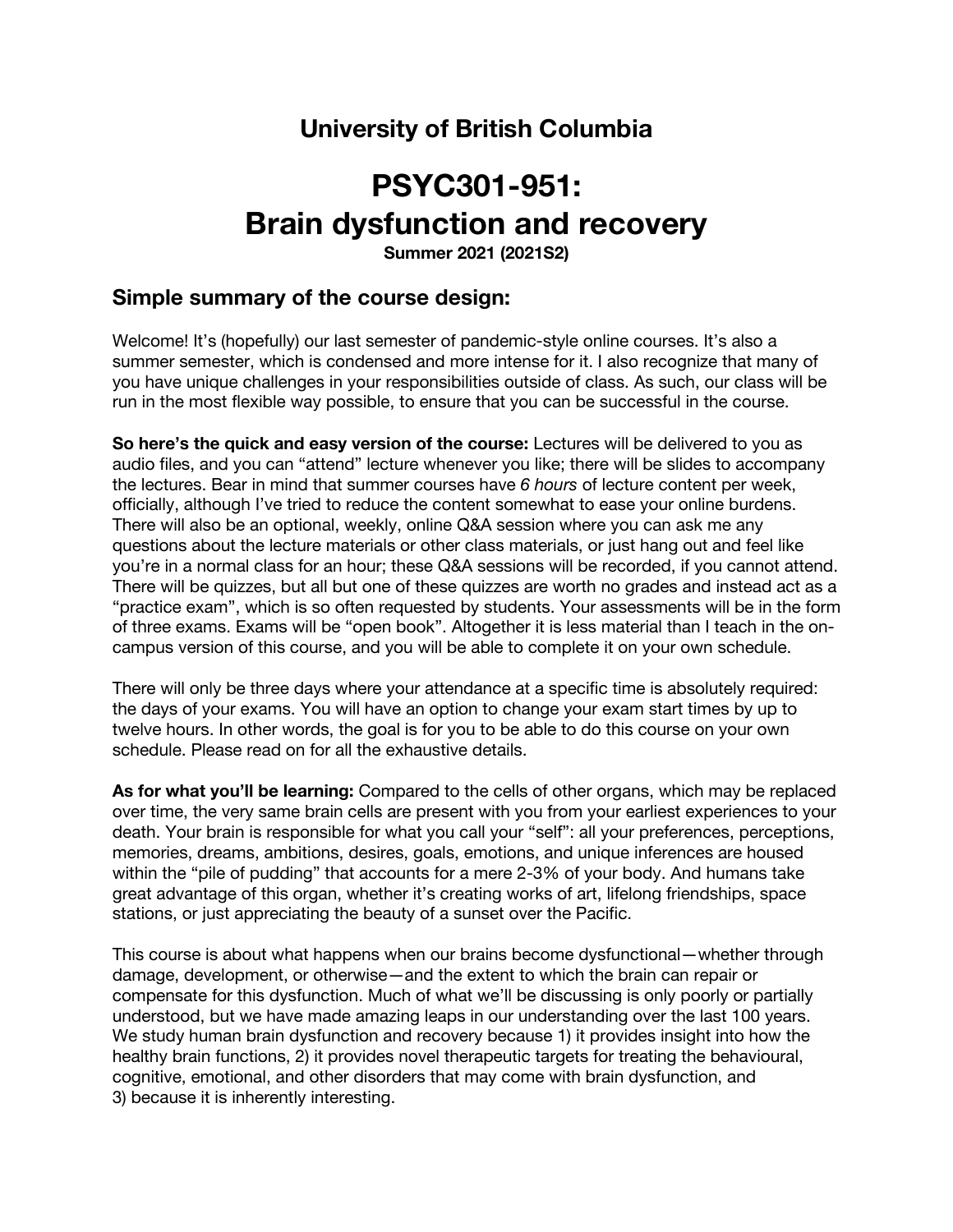| Instructor:             | Dr. Jay Hosking, Department of Psychology<br>jayhosking@psych.ubc.ca<br>I respond to emails Monday/Wednesday/Thursday, and sometimes other<br>days. But please bear in mind that my email volume is very high, and that<br>other methods of contact are often better (e.g. Q&A, office hours). When<br>contacting me, please use your UBC email, and please note which<br>course you are in, i.e. PSYC301-951. |
|-------------------------|----------------------------------------------------------------------------------------------------------------------------------------------------------------------------------------------------------------------------------------------------------------------------------------------------------------------------------------------------------------------------------------------------------------|
| TAs:                    | Graeme Betts, bettsg@psych.ubc.ca<br>Lucas Calderhead, Immcubc@student.ubc.ca<br>Tristan Hynes, thynes@psych.ubc.ca                                                                                                                                                                                                                                                                                            |
| <b>Website:</b>         | Canvas: https://canvas.ubc.ca<br>Links to all lectures, slides, and additional readings will be posted here.<br>Messages and announcements will also come through Canvas. Please<br>let me know if you're having any issues with the website!                                                                                                                                                                  |
| Lectures:               | Asynchronously delivered online as audio files plus slides, via Canvas                                                                                                                                                                                                                                                                                                                                         |
| Q&A (optional):         | Every Thursday, 1:00-2:30pm via Zoom on Canvas                                                                                                                                                                                                                                                                                                                                                                 |
| <b>Office hours:</b>    | 4.5 hours per week, held Mondays, Wednesdays, and Thursdays;<br>please book via https://jayhosking.youcanbook.me                                                                                                                                                                                                                                                                                               |
| <b>TA office hours:</b> | Please email Graeme, Lucas, or Tristan for availability!                                                                                                                                                                                                                                                                                                                                                       |
| Textbook:               | None, but a few required readings will be posted on Canvas.                                                                                                                                                                                                                                                                                                                                                    |

## **Grades breakdown:**

| Syllabus quiz                 | 2%   |
|-------------------------------|------|
| Exam 1 (midterm):             | 28%  |
| Exam 2 (midterm):             | 30%  |
| Exam 3 (final):               | 40%  |
| Total:                        | 100% |
| Bonus research participation: | 3%   |
| OΒ                            |      |
| Optional project:             | 20%  |
| Syllabus quiz                 | 2%   |
| Exam 1:                       | 23%  |
| Exam 2:                       | 25%  |
| Exam 3:                       | 30%  |
| Total:                        | 100% |
| Bonus research participation: | 3%   |
|                               |      |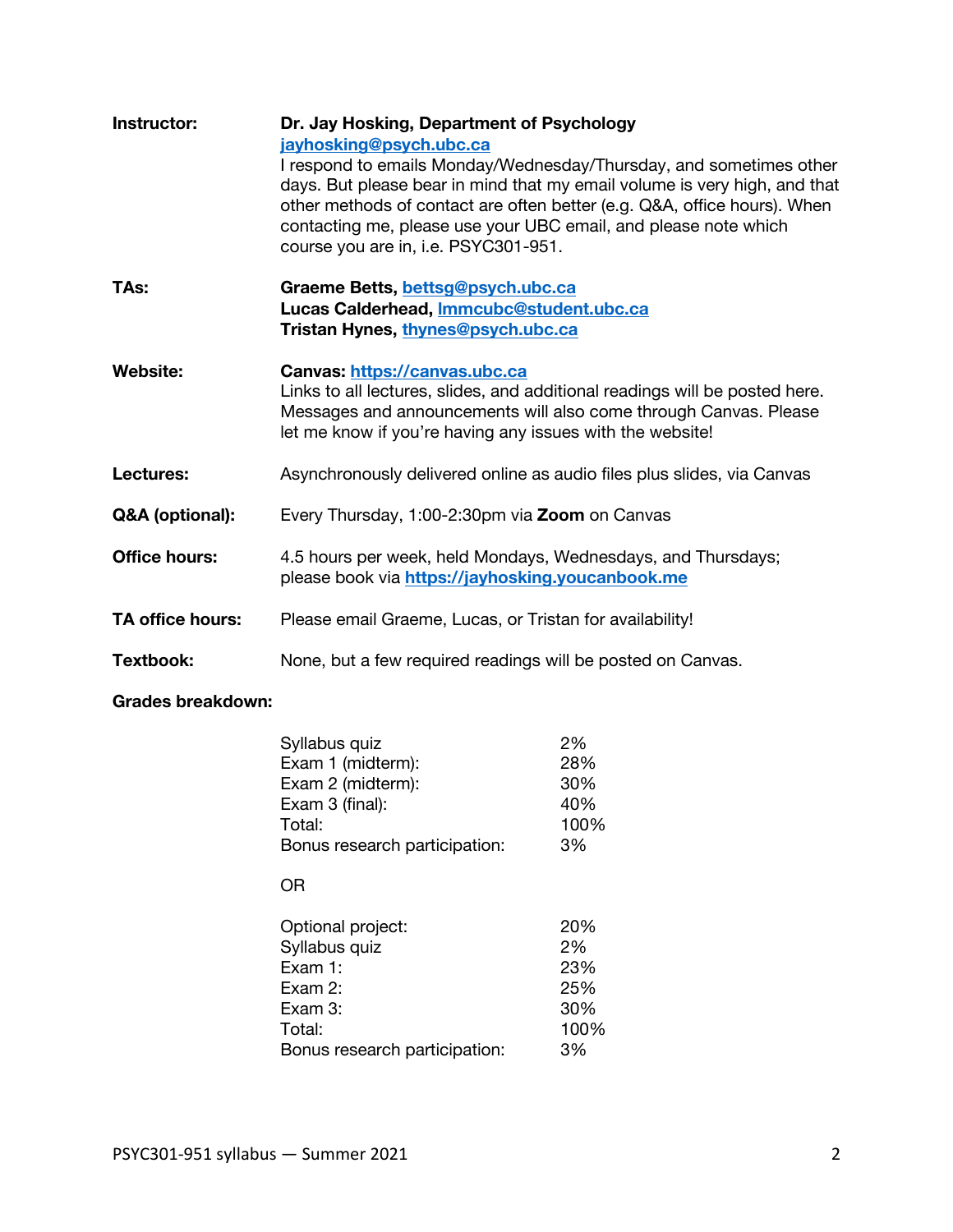## **By the end of this course you will be able to:**

- Explain and critically evaluate current topics and research in neuropsychology
- Describe basic neuroscientific processes in the fundamental language of neuroscience (i.e. neuroanatomical and neurophysiological terms)
- Link many brain dysfunctions to changes in behaviour, cognition, etc.
- Explain how the link between brain and psychology can be investigated using a range of neuroscience and psychological tools
- Evaluate the relative strengths and legitimacy of evidence related to brain dysfunction and recovery
- Appreciate the interconnected and integrative nature of brain, mind, and recovery

## **Note on the Q&A sessions:**

These optional sessions are intended to handle all the questions you'd normally ask in class, as well as any questions that might be broadly applicable to your classmates. Class discussion is encouraged! If you have questions about the course content or course administration, please ask these during the Q&A sessions. Office hours are for personal/individual matters (see below).

### **Note: whom should you book office hours with?**

Please book office hours with your awesome TAs if:

- You would like to review one of your exams. When reviewing your exam, you are not allowed to take notes on, or photos of, the exam.
- You would like to discuss content from the course readings and/or study strategies.
- You would like to discuss how to succeed at the optional review paper.
- You would like to discuss psychology more generally.

Please book office hours with Dr. Hosking if:

- You have an issue with course performance or progress.
- You would like to discuss the non-review-paper optional project.
- You would like to discuss psychology and neuroscience more generally.

**Again, please note that questions about lecture content should be handled during the Q&A sessions, not during office hours.**

## **Note on booking office hours with Dr. Hosking:**

Please do not use email to book office hours with me. Instead, I have created a website for all office hours booking: **https://jayhosking.youcanbook.me**. The site will show all of my available office hours, as well as show a Zoom link for you to join. **Please refrain from using office hours to ask course content-related questions (this is what the Q&A sessions are for!)**, and leave office hours for personal/individual matters, like your own progress in the course. Finally, please do not book me for multiple timeslots in a given week; there are many students that need help, virtually all issues can be handled within the allotted time (or I'll find extra time for you), and I will cancel any multiple bookings.

### **Note on the course discussion forum**

Piazza will be available for *student-directed forum discussion* this semester. While I will be checking Piazza occasionally, Piazza is especially useful because it leverages your biggest asset in the class: your fellow students. You are amazing and exceptional individuals, and I encourage you to interact with your classmates to work on course content, get reminded on course administration, talk about interesting tangents, etc.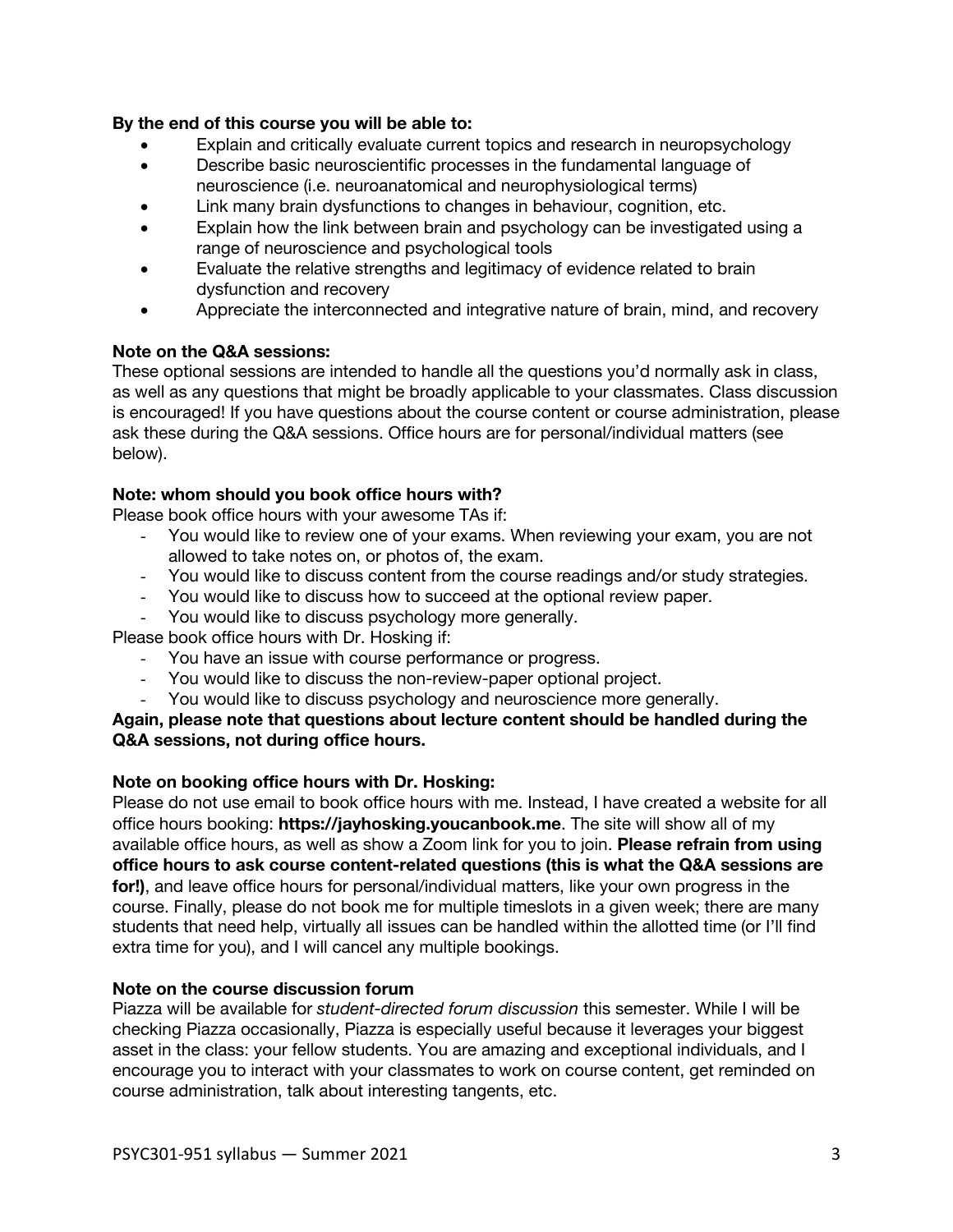### **Note on email:**

Please bear in mind that we instructors get a lot of email and, if possible, would prefer to spend all our preparation time on making the lectures as useful, fun, and interesting to you as possible. Thus, please keep emails to administrative concerns (e.g. problems with the course website) if you can. For course-related content, please come to the Q&A or post it in the discussion forum on our course website. Finally, please use good email etiquette when contacting me—see lecture notes for more details.

### **Note on attendance:**

"Attendance" is a critical predictor of success in this course. (In fact, it's a strong correlate of success for courses in general.) In this course, lecture slides are designed to provide a framework for the lecture and any discussions. **In other words, the important part of the lecture is not what is on the slides, but rather the lecture audio itself. If you try to rely solely on the slides for studying, you will not be successful, as much of the critical information is not explicitly written.** It is therefore essential that you listen to the lectures.

### **Note on readings:**

PSYC301 currently does not have a textbook, as no one textbook satisfactorily covers the content discussed in the course. However, there are readings assigned for many of the lectures, and these readings can be found on Canvas in the lecture-specific folders. **These readings are required and will be tested upon (except for the textbook chapter provided in our first week).** For the first third of the course (e.g. the basics of neuroscience), I will supply additional optional reading.

Please note that "learning objectives" for the required readings are posted as a courtesy and may occasionally be NOT provided. This occasional lack of learning objectives will be deliberate. Part of your learning process in science is to identify information hierarchically, to glean the bigger picture, as well as think about it critically without anyone telling you *how* to think about it.

| <b>Week</b> | <b>Dates</b>                               | <b>Topic and course work</b>                                  |
|-------------|--------------------------------------------|---------------------------------------------------------------|
| 1.1         | July $5th - 11th$                          | Course orientation; syllabus quiz (the only one worth marks!) |
| 1.2         | July $5th - 11th$                          | Brain basics and neural communication I                       |
| 2.1         | July 12th-18th                             | Neural communication II and III                               |
| 2.2         | July 12th-18th                             | Neuroanatomy                                                  |
| 3.1         | July 19th-25th                             | EXAM 1 (July $20th$ 1-3pm)                                    |
| 3.2         | July 19th-25th                             | Neuroimaging; neurological exam and assessment                |
| 4.1         | July 26th-Aug 1st                          | Causes of brain dysfunction                                   |
| 4.2         | July 26 <sup>th</sup> -Aug 1 <sup>st</sup> | Factors influencing recovery of function                      |
| 5.1         | Aug $2^{nd} - 8^{th}$                      | EXAM 2 (August $3rd$ 1-3pm)                                   |
| 5.2         | Aug $2^{nd} - 8^{th}$                      | Sensorimotor dysfunction                                      |
| 6.1         | Aug 9th-12th                               | Dysfunction affecting emotion and decision making             |
| 6.2         | Aug 9th-12th                               | Dysfunction affecting memory                                  |
| Exams       | Aug 16th-20th                              | <b>EXAM 3 (DATE/TIME TBD)</b>                                 |

## **Course Schedule (Tentative)**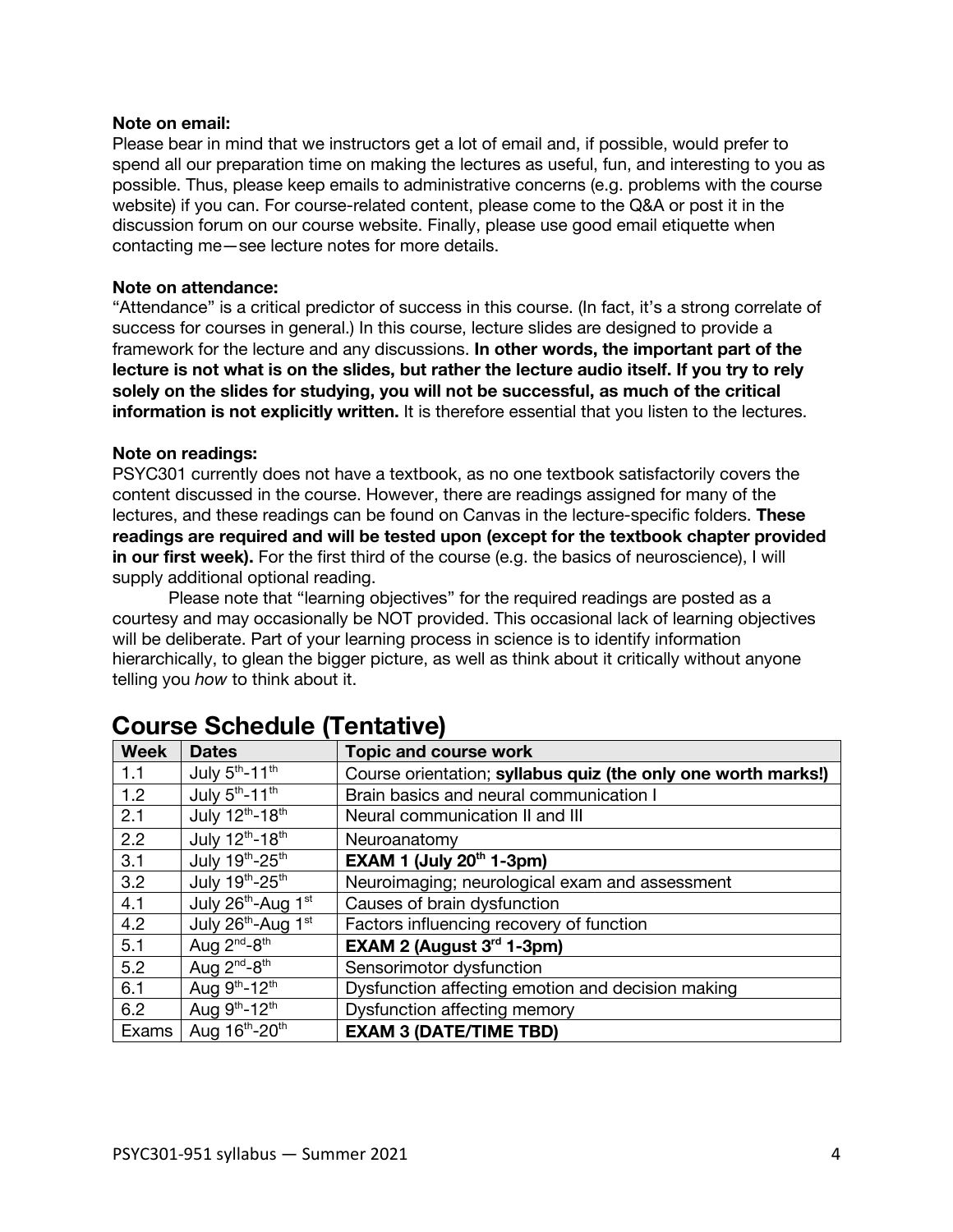## **Evaluation**

## **1. Exams (100%):**

There will be three exams, with two midterm exams written during the semester, and the final exam written during the exam period at a time designated by UBC administration (you *must* be able to write at any time during the exam period).

Midterm Exam 1 (28%) July 20<sup>th</sup>, 1-3pm<br>Midterm Exam 2 (30%) August 3<sup>rd</sup>, 1-3pm **Midterm Exam 2 (30%) Final Exam (40%) August 16<sup>th</sup>-20<sup>th</sup> (Date/time TBD)** 

Notes on the exams:

- Exam start times will be accommodated by up to 12 hours earlier or later, for students in different time zones, or students who have an exam conflict, etc. Please do *not* email about this, but rather fill out the following form 3 days or more in advance to request start time accommodation: https://forms.gle/BBMczY2ZRztoBNFA8
- Exam 2 is not cumulative, but the final exam is cumulative. More specifically, the final exam will contain some questions that test your ability to connect material from across the course, making links between the various brain dysfunctions, rather than simply retesting minutiae from earlier in the course.
- Please empower yourself by reading about UBC's academic concessions policies at http://www.calendar.ubc.ca/vancouver/index.cfm?tree=3,329,0,0
- Specifically, if you must miss a midterm exam due to acute illness that will spontaneously resolve (e.g. the 'flu), you do not need to supply me (or any of your other instructors) with a medical note. Note that this policy does not apply to final exams (for final exams, see below).
- If your unavoidable hardship is not an acute illness that will spontaneously resolve, then you may have to present me with evidence of such hardship, BUT please don't send personal materials until I request them.
- In any case, you must contact me within 48 hours of the exam if you need accommodation for that exam. **If at all possible, please contact me about accommodations** *before* **the exam, not after.**
- Students who plan to be absent for varsity athletics, family obligations, or other commitments, cannot assume they will be accommodated, and must discuss their commitments with me **by July 12th** if they wish to be considered for accommodation. Given the flexible nature of this course, deadlines may be shifted forward or backward in time if you are accommodated.
- Being accommodated for missing a midterm exam time is at my sole discretion. Similarly, I may send you to your faculty Academic Advising if I feel ill-equipped to judge the nature of your hardship, as Advising has much more experience in the matter.
- **If you are accommodated for missing a midterm exam, you must write the exam within one week of the original test date.**
- If you miss the final exam, you must contact your faculty's academic Advising office to address the issue—note that they will probably require unambiguous medical (or other) documentation. Make-up exams for the final exam are typically written months after the course is completed, and as such I do not recommend this.
- All exams will include multiple-choice and short-answer questions.
- Once exams have been marked, grades will be sent out via Canvas.
- You are strongly encouraged to review your exam with your TAs.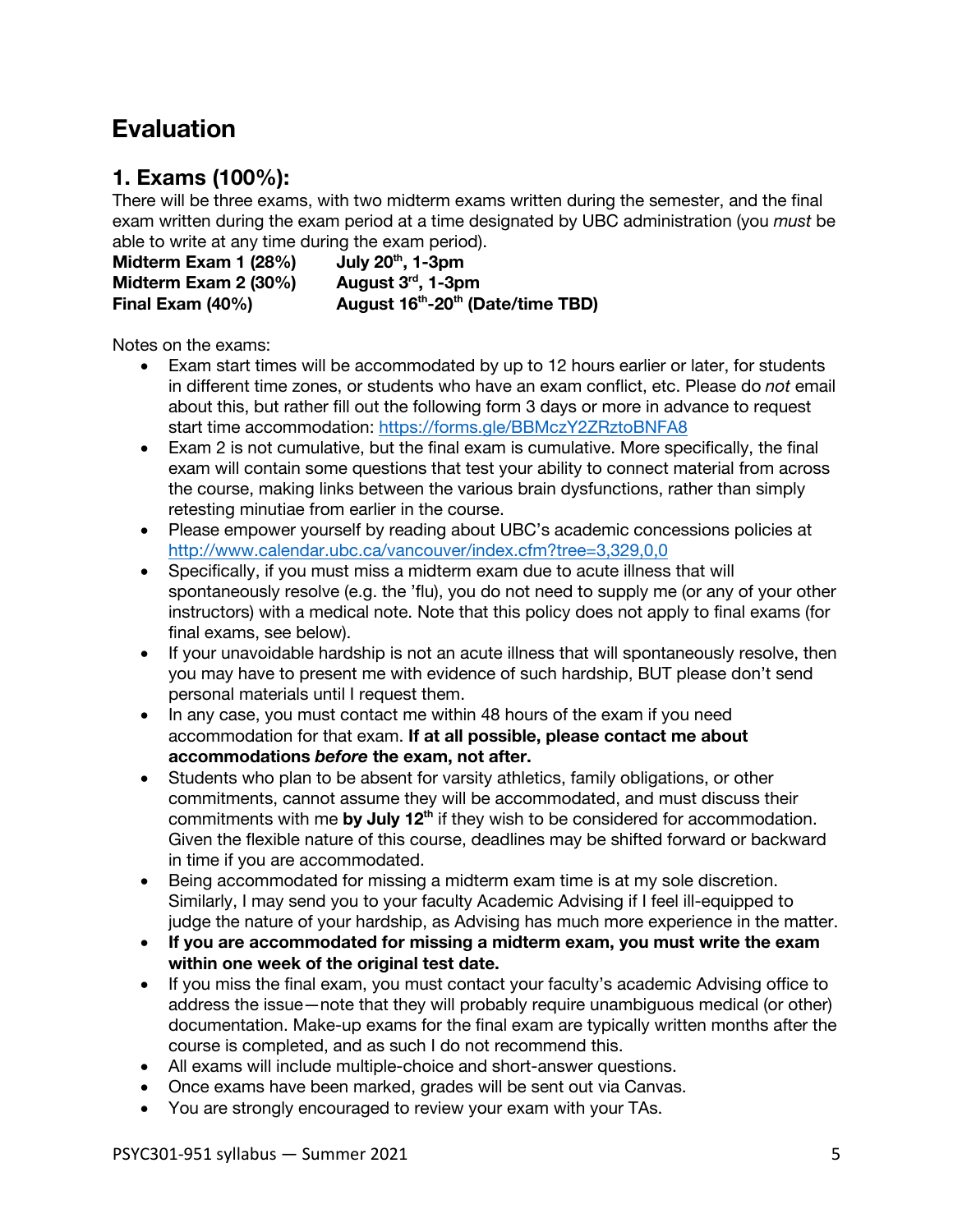• Grade adjustments are very uncommon but if a dispute between TA and student occurs for grading, Jay will regrade that component of your exam—this can result in the same grade, an increase, *or* a decrease, depending on Jay's judgement of your answer. Any grading disputes must be handled within 2 weeks of exam grades being released.

## **2. Syllabus quiz (2%):**

This quiz exists primarily to reduce student anxieties about how to approach complications that may arise during the semester, and provide clear information on whom to contact and how. The quiz will be posted on Canvas and must be completed by the end of your first week of class. Considering it's simply a quiz of the policies listed in this syllabus document and the introductory slides, there will be no extensions for the quiz deadline. If you do not write the quiz, you do not receive the marks.

## **3. Optional project (up to 20%)**

You may elect to do a project on a topic of your choosing that is related to our course (i.e. is about brain dysfunction and/or recovery). This is a project written specifically for this course; handing in work done for another course, past or present, is not acceptable. If you elect to do the project, the grade you receive on that project will be worth 20% of your final grade, and the grades you receive on each of the other assessments will be adjusted as described above.

There are three purposes to this optional project: 1) To offer you the chance to explore a topic of interest in greater depth than the lectures and readings can provide; 2) To assess your ability to think critically and creatively; 3) To offer you a chance to explore other ways of expressing your knowledge. As such, the content of your project should not overlap substantially with the material in the text or lectures. It can be about the same dysfunctions as in class, but should be deeper or more specifically focused on information not discussed in class.

Although the standard format for this project is a review paper (described below), you may pursue other project formats if you have a strong vision and can convince me that you can adequately convey your knowledge. In the past, students have submitted short videos, podcasts, websites, computer models, musical compositions, and so on. But remember: the important part is for you to demonstrate what you have learned on the subject, and these alternate formats often make that tricky. As such, I sometimes reject project proposals that are not review papers, not because the project sounds uninteresting, but because it would be difficult to demonstrate your learning on the subject via this proposal.

If you would like to write a review paper as your project, please use American Psychological Association (APA) style. Your intended audience for the paper should be someone who has already taken this course. You are expected to read a minimum of 10 peerreviewed journal articles as part of your research, and your paper should not be less than 2500 words in length (not including the title page, abstract, and references you must provide). Use up-to-date sources wherever possible.

**You will need to clear your project topic with one of your TAs (if a review paper) or**  with Jay (if not a review paper) by July 23<sup>rd</sup>. Please send an email to one of your TAs with a brief proposal for the review paper, and if you're proposing an alternate-format project, please book office hours with me. Once your topic is approved, please meet with that TA and work with them to make it the best paper possible.

Grading criteria are tailored to specific project types, but are always 35% content, 35% critical thinking, and 30% "pizazz" (organization, flow, creativity, lateral thinking, eloquence, etc.).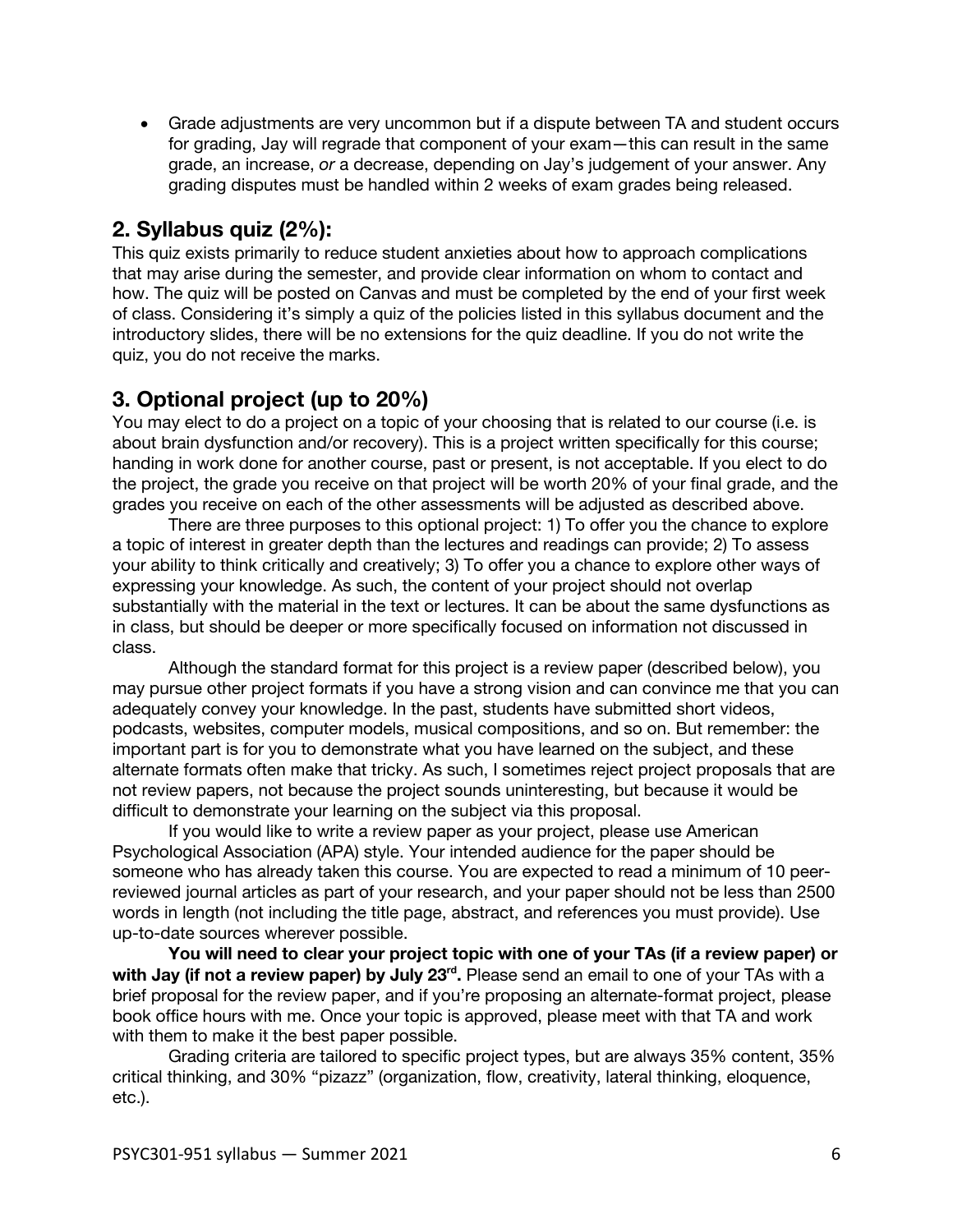All optional projects are due on Thursday August 12<sup>th</sup> by 11:59pm. Due to the end**of-semester timing being very tight, and the time you have allotted to work on the project, there are no deadline extensions.** You must upload an electronic copy (.doc or .docx) to TurnItIn (see below).

**TurnItIn instructions.** To submit your paper on TurnItIn, you will need to go to turnitin.com, create an account (see below) if you do not yet have one, select "enrol in a class", enter our Class ID (29816638) and our Enrolment Key (dysfunction), and submit your paper as a Microsoft .doc or .docx file.

**Setting up an account on TurnItIn.** To submit your paper, you'll need to create a unique user profile, consisting of a username (email address) and a password. Please note that the information submitted to TurnItIn is stored in the United States.

If you have any concerns about privacy and TurnItIn, it is recommended that you remove identifying information, such as your name and student number, from the text of your project submitted to TurnItIn. In addition, please follow these instructions:

1. Create an anonymous email address using one of the available free services.

- 2. Go to turnitin.com.
- 3. Create an account and select "student" for your account type.
- 4. Enter the Class ID (29816638) and Enrolment Key (dysfunction).

5. Create an alias or pseudonym. Please remember to email that alias/pseudonym to your TA (if a review paper) or myself (if not a review paper).

6. Please delete any identifying information from the original document prior to uploading it. This includes your name and student number in the document, as well as any metadata or hidden data that might be stored in the document itself. To remove metadata from your Microsoft Word document: Use Word's Document Inspector in Windows, or Word > Preferences > Security > "Remove personal information" in MacOS.

**Late policy**. Late submission of the optional project will result in a penalty of 10% per day of the week; in other words, your due date is 11:59pm on a Wednesday, and if you submit at 12:01am on Thursday (i.e. two minutes late), you will lose 10%.

## **4. Research participation (up to 3% bonus):**

You may earn up to 3 extra percentage points on your overall final grade by participating in studies regularly conducted by the Psychology Department and coordinated through the human subject pool (HSP). This provides you with the opportunity to observe the research process directly and to contribute to ongoing research activities at UBC. The extra credits are obtained by signing up for the subject pool at *ubc-psych.sona-systems.com*, or by completing library writing projects (please see the HSP website). If you plan to earn extra credit through research participation, please register in this online system as soon as possible, as the participation window closes (you can find more details at *psych.ubc.ca/undergraduate/humansubject-pool*).

## **Grading**

In order to reduce grade inflation and maintain equity across course sections, all psychology courses are required to comply with departmental norms for grade distributions. According to departmental norms, the mean grade in a 300-level class is 70% for a good class, 68% for an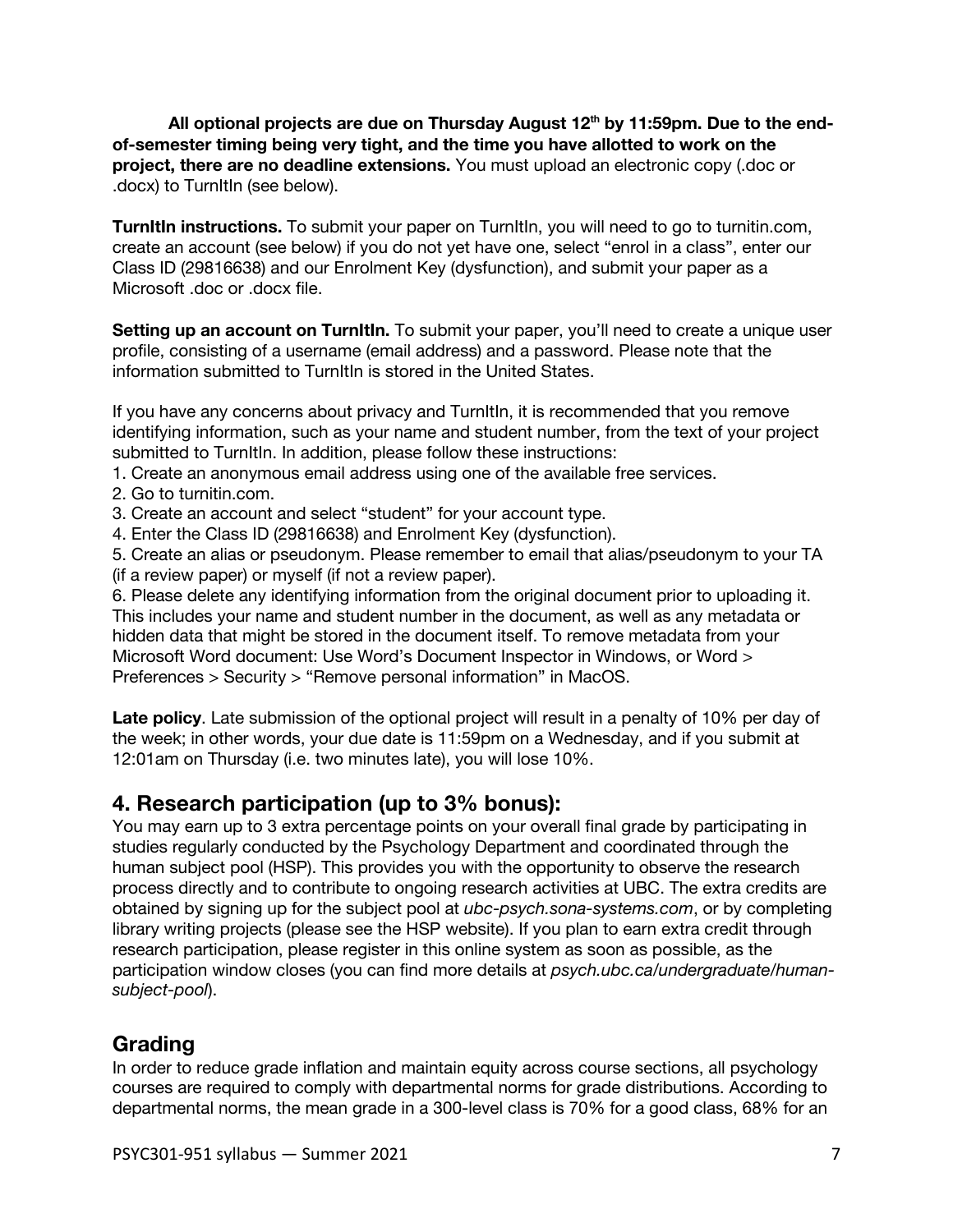average class, and 66% for a weak class (with a standard deviation of 13%). Scaling may be used in order to comply with these norms; grades may be scaled up or down as necessary by the instructors or the department. **Note that due to our current pandemic circumstances, these policies may be relaxed by up to five percent.** Please also note that I have never once scaled grades down in my time at UBC, and I don't intend to start now.

Grades are not official until they appear on your transcript. You will receive both a percent and a letter grade for this course. At UBC, your course percentage is converted to a letter grade according to the following key:

| A+: 90-100%      | A: 85-89%   | A-: 80-84%      |
|------------------|-------------|-----------------|
| B+: 76-79%       | $B: 72-75%$ | B-: 68-71%      |
| $C_{+}$ : 64-67% | $C: 60-63%$ | $C - 55 - 59\%$ |
| D: 50-54%        | $F: 0-49\%$ |                 |

Because you are earning a degree at a highly reputable post-secondary institution, the criteria for success are high. The Faculty of Arts offers the following guidelines that broadly characterize the kind of work that is generally associated with the particular grade ranges. These characteristics help put the Psychology Department grading policies into perspective. **Please note that adequate performance is in the C range.**

**A Range**: Exceptional Performance. Strong evidence of original thinking; good organization in written work; capacity to analyze (i.e. break ideas down) and to synthesize (i.e. bring different ideas together in a coherent way); superior grasp of subject matter with sound critical evaluations; evidence of extensive knowledge base.

**B Range**: Competent Performance. Evidence of grasp of subject matter; some evidence of critical capacity and analytic ability; reasonable understanding of relevant issues; evidence of familiarity with the literature.

**C-D Range**: Adequate Performance. Understanding of the subject matter; ability to develop solutions to simple problems in the material; acceptable but uninspired work; not seriously faulty but lacking style and vigor.

**F Range**: Inadequate Performance. Little or no evidence of understanding of the subject matter; weakness in critical and analytical skills; limited or irrelevant use of the literature.

## **UBC's statement about the University's values and policies**

*UBC provides resources to support student learning and to maintain healthy lifestyles but recognizes that sometimes crises arise and so there are additional resources to access including those for survivors of sexual violence. UBC values respect for the person and ideas of all members of the academic community. Harassment and discrimination are not tolerated nor is suppression of academic freedom. UBC provides appropriate accommodation for students with disabilities and for religious and cultural observances. UBC values academic honesty and students are expected to acknowledge the ideas generated by others and to uphold the highest academic standards in all of their actions. Details of the policies and how to access support are available here: https://senate.ubc.ca/policiesresources-support-student-success*

## **UBC's statement on potentially sensitive topics while studying abroad**

*During this pandemic, the shift to online learning has greatly altered teaching and studying at UBC, including changes to health and safety considerations. Keep in mind that some UBC courses might cover topics that are censored or considered illegal by non-Canadian*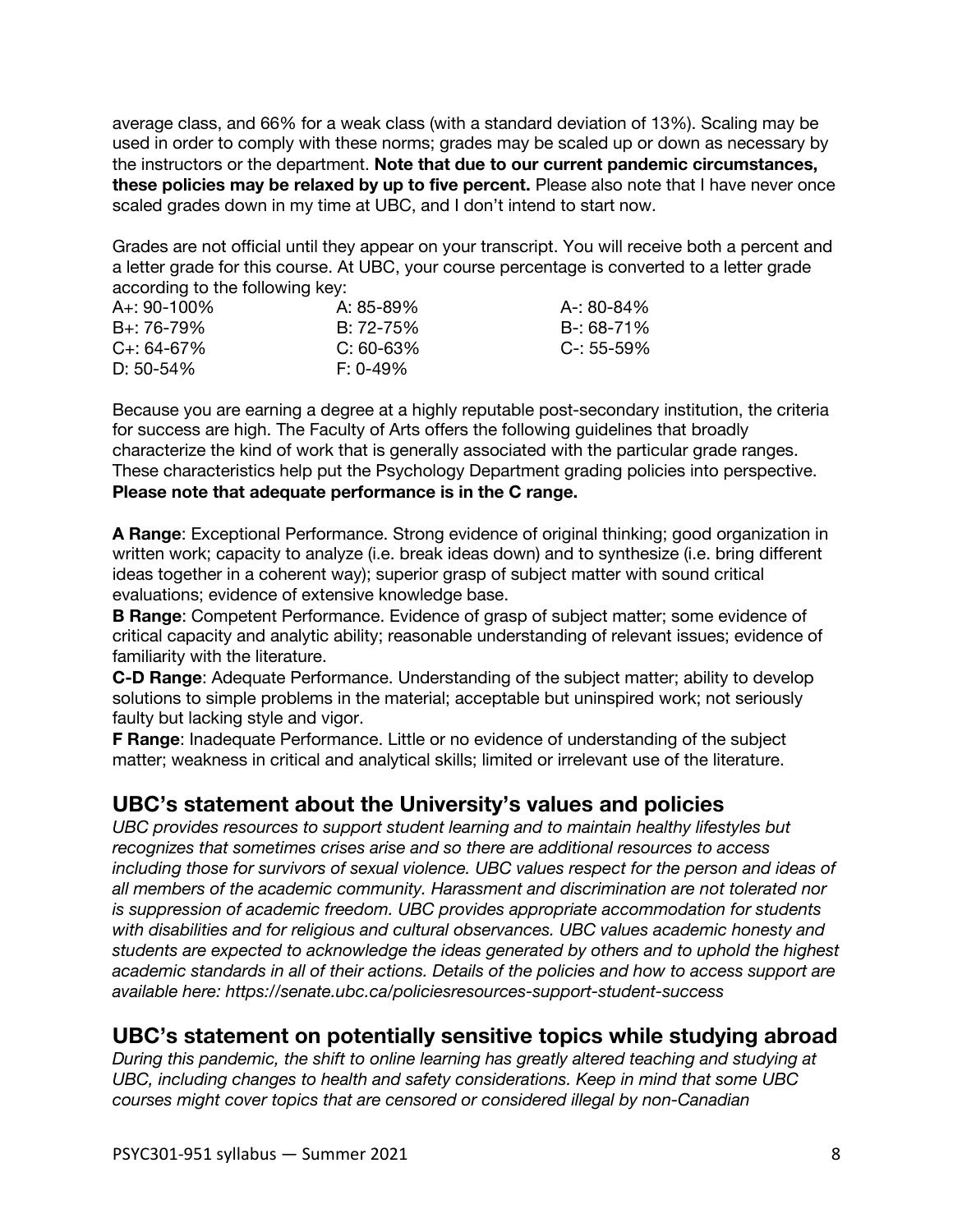*governments. This may include, but is not limited to, human rights, representative government, defamation, obscenity, gender or sexuality, and historical or current geopolitical controversies. If you are a student living abroad, you will be subject to the laws of your local jurisdiction, and your local authorities might limit your access to course material or take punitive action against you. UBC is strongly committed to academic freedom, but has no control over foreign authorities (please visit http://www.calendar.ubc.ca/vancouver/index.cfm?tree=3,33,86,0 for an articulation of the values of the University conveyed in the Senate Statement on Academic Freedom). Thus, we recognize that students will have legitimate reason to exercise caution in studying certain subjects. If you have concerns regarding your personal situation, consider postponing taking a course with manifest risks, until you are back on campus or reach out to your academic advisor to find substitute courses. For further information and support, please visit: http://academic.ubc.ca/support-resources/freedom-expression*

## **Academic integrity and avoiding misconduct**

The following is verbatim, with some modifications, from materials given to me by UBC's Dr. Catherine Rawn, speaking for the Department of Psychology and the Faculty of Arts:

*In the academic community—a community of which you are now a part—we deal in ideas. That's our currency, our way of advancing knowledge. By representing our own and others' contributions in an honest way, we are (1) respecting the rules of this academic community, and (2) showcasing how our own novel ideas are distinct from but relate to their ideas. APA style gives us a formal way to indicate where our ideas end and where others' begin. But academic integrity goes well beyond formal citation. Welcome to the academic community. You are expected to act honestly and ethically in all your academic activities, just like the rest of us.*

*Make sure you understand UBC's definitions of academic misconduct, consequences, and expectation that students must clarify how academic honesty applies for a given assignment. Please ask if you're not sure. (While you're checking out the calendar, you might want to check out the "Student Declaration and Responsibility" statement you agreed to when you registered.)*

*What does academic integrity look like in this course? If at any time you are unsure if a certain type of assistance is authorized, please ask. If you have a need that is unmet by existing course materials, course structure, and/or our learning community members, please ask. In the meantime, here are some guiding principles for what academic integrity looks like:*

*Do your own work. All individual work that you submit should be completed by you and submitted by you. All assessments, large and small, are designed to help you learn the material. It is unacceptable to use an editor (paid or unpaid) without my permission to revise, correct, or alter your work, because your submission is no longer your own work. It is unacceptable to buy/sell/swap/share assignment questions or answers on any platform. It is unacceptable to misrepresent your identity by using someone else to complete any portion of a course (e.g., comment on a discussion board, complete a quiz question). It is unacceptable to help someone else cheat.*

*Avoid collusion. Collusion is a form of academic integrity violation that involves working too closely together without authorization, such that the resulting submitted work gains unfair advantage over other students because is a measurement of the group/pair/others'*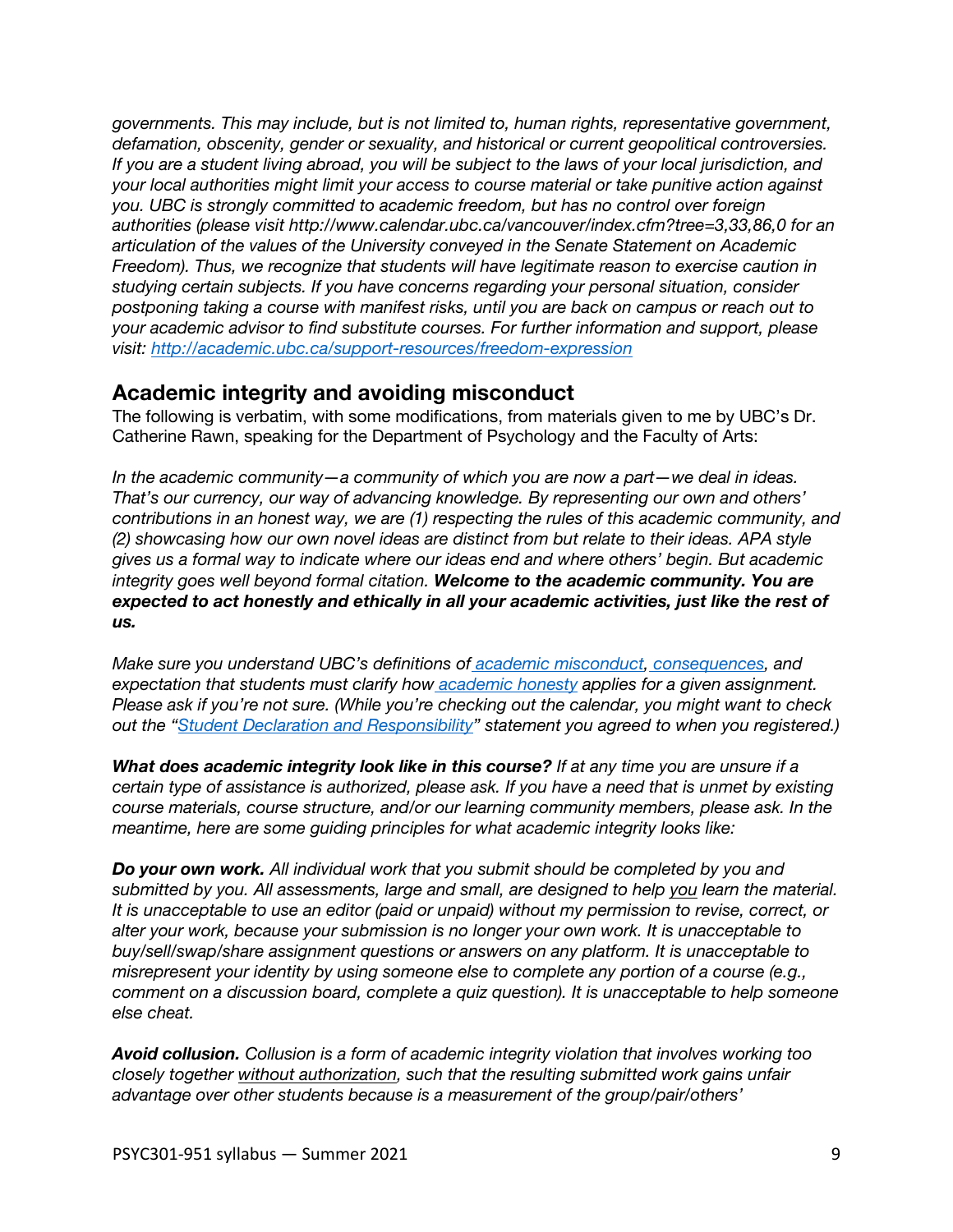*understanding rather than the individual understanding (definition adapted from OpenLearn). For example, collusion on a test includes working together to write answers or answering someone else's question in a WhatsApp chat. See more examples of collusion here. There are no assignments in this course that are the product of group collaboration, so please do not collaborate on any quizzes, exams, or projects. Preparing to individually complete an assignment or test by studying together (e.g., discussing concepts, quizzing each other and giving feedback on each others' answers) doesn't count as collusion.*

*Can I work with a classmate to co-create study notes? Yes, you can create your own original collaborative notes.*

*Can I use my notes as a study aid while writing the exam? Yes, the quizzes and exams are officially "open book". However, there are some important caveats: 1) you are required to truly internalize and work with the material in this course, in a way that will be resistant to simply referring to your notes; 2) the time you will be allotted is sufficient for a student writing with no study aids, and excessive reliance on referring to your study aids (i.e. not sufficiently knowing the material) will result in you having too little time for the exam; 2) you cannot copy/paste material from your notes, or from anyone else's notes/texts/etc. for that matter, into the exam; 3) please recognize that the design of the exams will be such that it will test your internalized knowledge, not test what's in your notes.*

*Do not share materials provided for you to use in this course. We are working hard to provide all the materials you need to succeed in this course. In return, please respect our work and the enormous efforts that went into making this class. All assignment instructions, quiz questions and answers, discussion questions, announcements, PowerPoint slides, audio/video recordings, Canvas modules, and any other materials provided to you by myself or the TAs are*  for use in this course by students currently enrolled in this course. It is unacceptable to share *any of these materials beyond our course, including by posting on file-sharing websites (e.g., CourseHero, GoogleDocs). Please respect our intellectual property.*

*Acknowledge others' ideas. Scholars build on the work of others, and give credit accordingly—this is a quality of strong academic work. Citing sources in both formal and informal ways will be essential, and appropriate, depending on the assignment.*

*Learn to avoid unintentional plagiarism. Visit the Learning Commons' guide to academic integrity to help you organize your writing as well as understand how to prevent unintentional plagiarism, which can be challenging when first learning to paraphrase. Visit http://learningcommons.ubc.ca/resource-guides/avoiding-plagiarism/. An example tip: Do not copy and paste text from other sources, including other people's work, even in a draft. It's easy to unintentionally misrepresent those words as your own in a later draft.*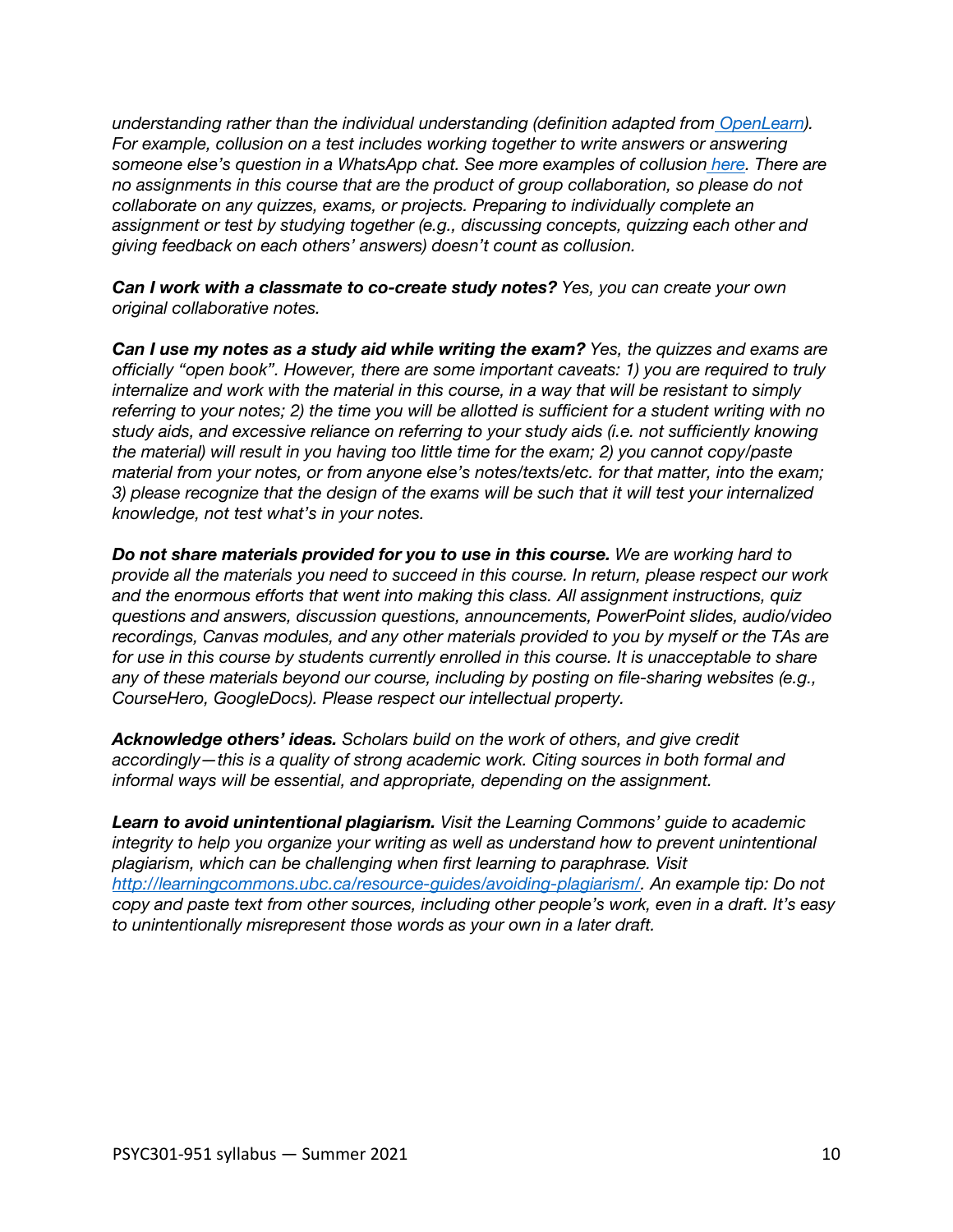## **Other Course Policies**

During your time in this course, if you encounter medical, emotional, or other personal problems that affect your attendance or academic performance, **please notify me as soon as possible, as well as your Faculty Academic Advising Office**. Please refer to the UBC Calendar for a discussion of academic concession.

The university accommodates students with disabilities who have registered with the Centre for Accessibility office (see below). The university also accommodates students whose religious obligations conflict with attendance or scheduled exams. **Please let me know in advance, by July 12th 2021 if possible, if you will require any accommodation on these grounds.** Other absences (e.g. varsity athletics, family obligations, or similar) are not part of the university policy and you should not assume they will be accommodated. Please discuss these with me by July 12<sup>th</sup> 2021.

**The Centre for Accessibility (previously Access & Diversity).** UBC is committed to equal opportunity in education for all students including those with documented physical or learning disabilities. If you believe you fall in this category, please visit the website for the Centre for Accessibility (*students.ubc.ca/about/access*) to take the necessary steps to ensure that you have every opportunity that you deserve to excel in your studies.

**Classroom conduct.** Our classroom is a place where you should feel safe and respected. It should also be a place that is conducive to learning and intellectual inquiry. Any behaviour on your part that compromises that environment will not be tolerated and you will be asked to leave.

## **Points to remember!:**

- Productive classroom discussion and debate are encouraged.
- You are responsible for all readings and lecture materials.
- Lecture slides will be available on Canvas. However, if you miss a lecture, don't expect to find what you missed in the slides.
- Lecture slides will be posted on Canvas at the beginning of the week, i.e. Mondays, or earlier. If earlier, this is done as a courtesy, and in rare circumstances these may arrive on the official lecture day, i.e. Tuesday.
- Please be aware that some of the content in this course can be challenging for those without some background in biology. I will provide additional, optional reading sources for you to pursue, should you request it.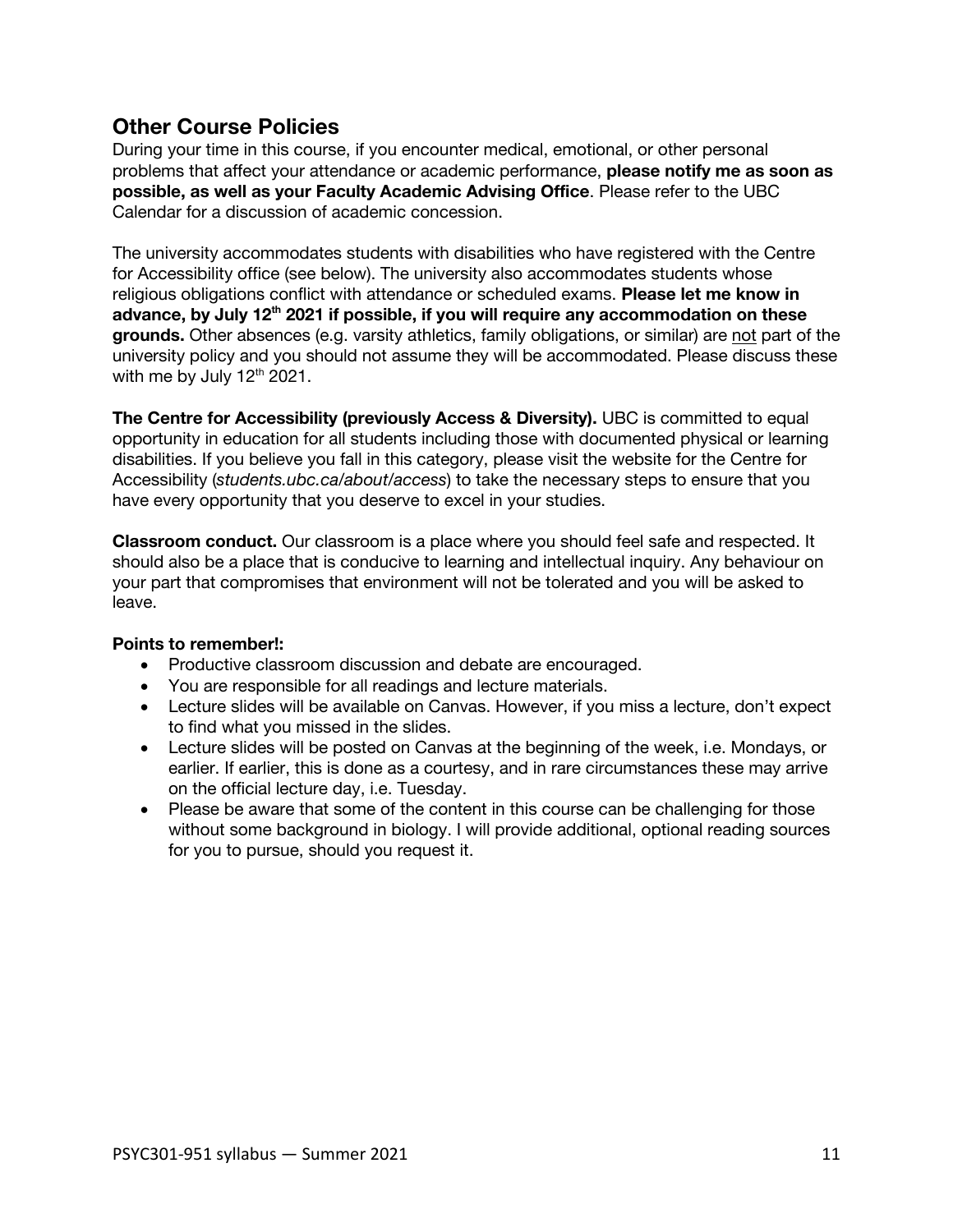### **Wellness Resources**

Below is a list of resources you may want to use if you are struggling in any way to manage your responsibilities while in school or the stresses of life in general. I recognize that this year will be particularly challenging for some of us, and I will be operating from a position of generosity, flexibility, and kindness.

### **The Kaleidoscope:**

*the-kaleidoscope.com* 

A confidential peer-run mental health support group that takes place on campus at least once a week. You may attend the group if you are experiencing any kind of mental health related challenges, or if you're just feeling stressed about school in general. Registration is not required to attend the group. See the website for meeting times and locations. Food and drink are provided.

#### **Counselling Services:**

*students.ubc.ca/livewell/services/counselling-services* Phone number: 604-822-3811 Counselling services offers a variety of resources to help you maintain your mental health while in school. You may see a counsellor on an individual basis, attend group counselling, or to document an illness if you should require academic concession.

#### **SpeakEasy:**

*ams.ubc.ca/services/speakeasy/* Phone number: 604-822-9246 A student run service that offers confidential support for students experiencing crisis. Also a good resource for additional information and referrals within the UBC community.

#### **SHARE:**

*www.vivreshare.org*  Self Harm Anonymous Recovery and Education is a program designed to promote self care and educate about self harm. SHARE support groups meet biweekly; times and locations can be found on their website.

#### **UBC Wellness Centre:**

*students.ubc.ca/livewell/services/wellness-centre* Phone number: 604-822-8450 Speak with other students about tips for managing stress, keeping healthy sleep and eating patterns, concerns about safe sex and more.

### **Access and Diversity:**

*students.ubc.ca/about/access* Phone number: 604-822-5844 Access and Diversity provides accommodations for students living with physical or mental disabilities.

### **Student Health Services:**

*students.ubc.ca/livewell/services/student-health-service* Phone number: 604- 822-7011 Student health provides students with a variety of healthcare related services to help you maintain your health while studying. Access to doctors and registered nurses.

### **Mood Disorders Clinic UBC:**

*ubc-mooddisorders.vch.ca/*  A psychiatric program designed specifically to treat individuals living with depression or bipolar disorder.

### **Live Well, Learn Well:**

*students.ubc.ca/livewelllearnwell*  The Live Well, Learn Well initiative is a resource hub that provides students with information to help improve physical and mental wellbeing.

### **Mental Health Awareness Club:**

*ubcmhac.sites.olt.ubc.ca/* 

A club that offers opportunities to speak about mental health with others and strives to promote mental health awareness throughout the UBC community.